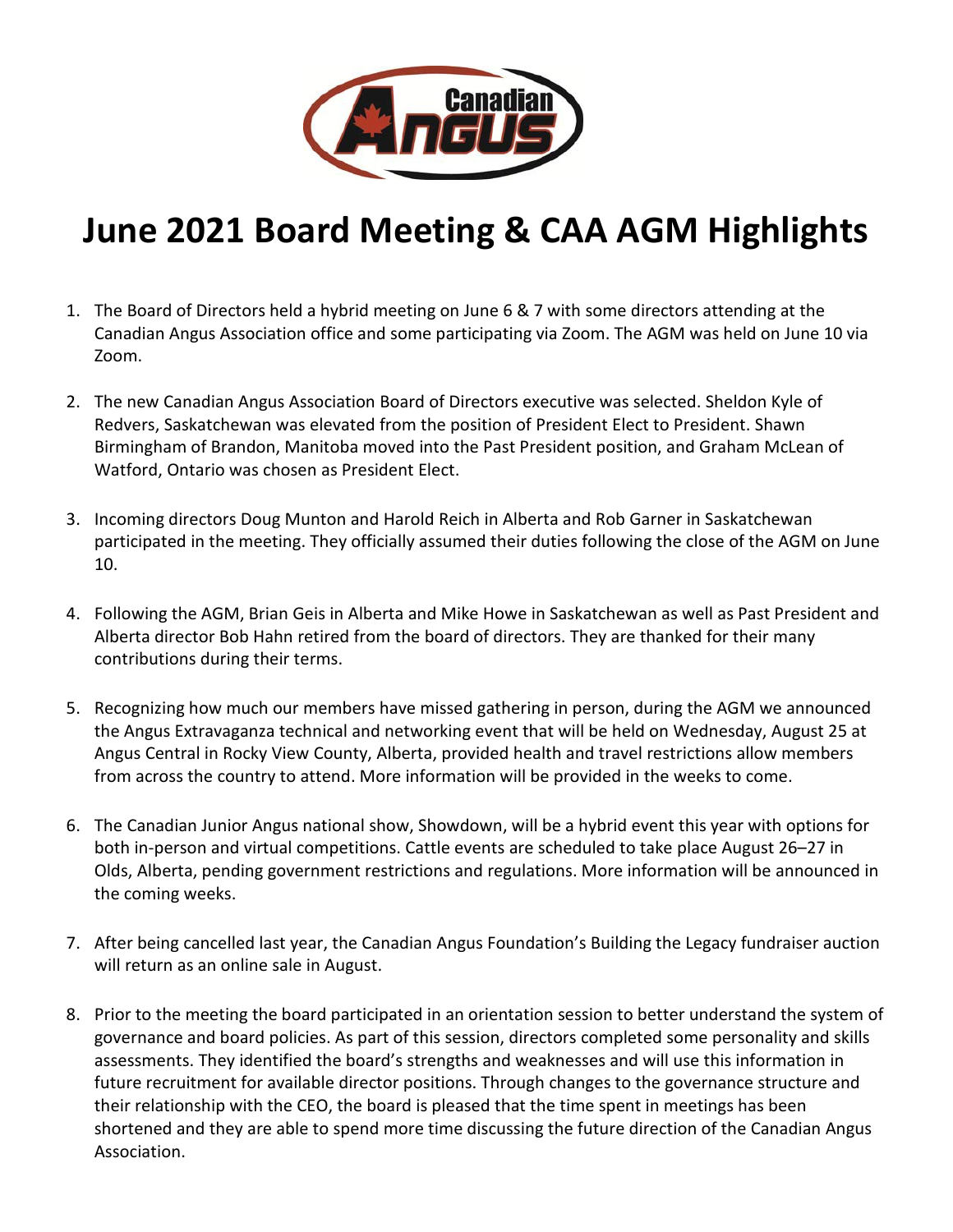- 9. The board of directors discussed the new strategic plan and the process for engaging with regional associations. We will be working with our regional associations to focus on our shared mission to advance the Angus breed through the programs and services that we offer. The 2022–2024 strategic plan will be shared this fall.
- 10. Several CAA programs were reviewed as part of the strategic planning process to ensure that these programs continue to meet the needs of both members and the Association.
- 11. To provide more timely information and updated performance data, the Canadian Angus Association will perform genetic evaluations twice per month, an increase from monthly evaluations, in the three peak months of the bull sale and spring season.
- 12. The Canadian Angus Foundation Board of Directors has been set for the following year as: Terms expiring 2022
	- Brad Fournier
	- Chad Lorenz
	- Susan MacKinnon
	- Raina Syrnyk
	- Kirk Wildman
	- Terms expiring 2023
		- Wes Olynyk
		- Tammi Ribey
		- Brian Geis

Canadian Angus Association representatives

- Dale Easton
- Graham MacLean
- Shawn Birmingham

Executive Director Belinda Wagner

Treasurer Myles Immerkar

- 13. The CEO provided an update on continued challenges posed by the COVID-19 pandemic and continued staff efforts to adapt and work around these challenges. The one-on-one virtual AngusNOW workshops, for example, have proven very popular. By offering these workshops virtually, members from across Canada can participate and get guidance to successfully navigate the program.
- 14. The long-term recognition award program that recognizes 50, 75 and 100 years of continuous membership is being expanded to allow recognition of regional Angus associations and clubs who achieve these milestones.
- 15. CAA has developed a formal process for nominating Angus personalities to the Canadian Agricultural Hall of Fame. Details will be in the Canadian Angus Mid-Year Review, coming to member mailboxes in July.
- 16. The bylaw revisions process continues. We are on track to have members vote on the revisions next year.